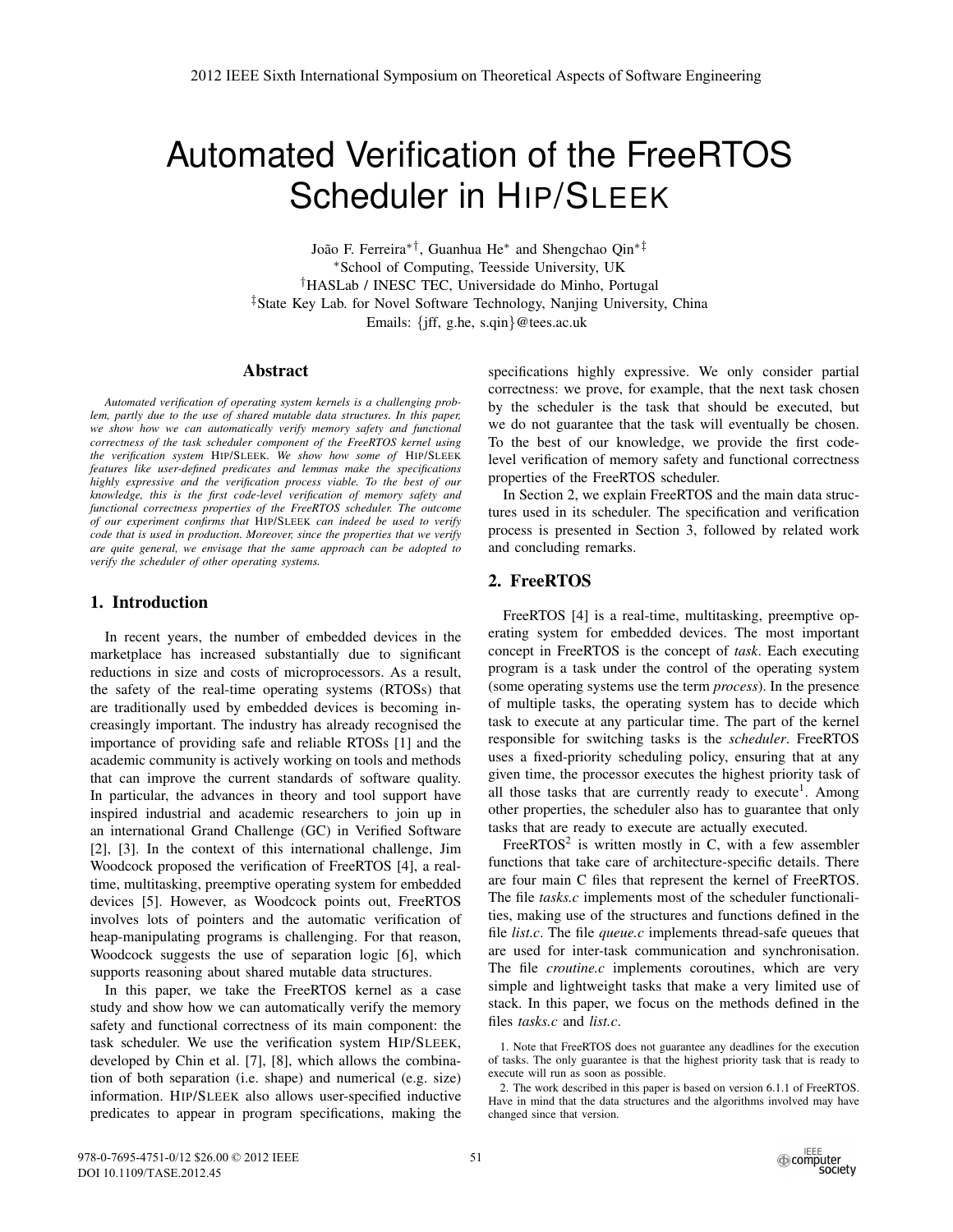# 2.1. Data structures

Lists. FreeRTOS provides a list API that is designed for the scheduler needs, but that can also be used by application code. Lists are used to organise tasks; for example, the scheduler maintains a list of tasks ready to execute and a list of tasks that are blocked. The data structure representing lists is called *xList* and is defined as follows:

```
typedef struct xLISTvolatile unsigned portBASE TYPE
                         uxNumberOfItems ;
 volatile xListItem * pxIndex;
 volatile xMiniListItem xListEnd ;
 } xList ;
```
A list consists of a structure with three fields: the number of items in the list (*uxNumberOfItems*), a pointer to a list item (*pxIndex*), and a (mini) list item that contains the maximum possible item value, which is used as a marker (*xListEnd*). The type portBASE TYPE is architecture dependent; in the context of this paper, it can be viewed as an unsigned integer. Note that lists only store pointers to structures of the type *xListItem*, whose definition is:

```
struct xLIST ITEM
portTickType xItemValue ;
 volatile struct xLIST_ITEM * pxNext;
 volatile struct xLIST_ITEM * pxPrevious;
void * pvOwner;
void ∗ pvContainer ;
};
typedef struct xLIST_ITEM xListItem;
```
Each list item holds a value (*xItemValue*), a pointer to the object (normally a task) that contains the list item (*pvOwner*), a pointer to the list in which the list item is placed (*pv-Container*), a pointer to the previous list item (*pxPrevious*), and a pointer to the next list item (*pxNext*). The existence of the pointers *pxPrevious* and *pxNext* suggests that lists are doubly-linked. As we will see later (section 3), lists are indeed *cyclic* doubly-linked lists. Note that the end marker, *xListEnd*, is a structure of the type *xMiniListItem*; the only difference between this structure and the structure *xListItem* is the omission of the fields *pvOwner* and *pvContainer*.

The list API provides several functions to manipulate lists. For example, the function used to initialise all the members of an *xList* structure is:

void vListInitialise ( xList pxList );

After initialisation, the pointer *pxIndex* points to the field *xListEnd*, which is the only element of the list. Regarding the field *xListEnd*, its field *xItemValue* is set to the maximum possible value (*portMAX DELAY*) and its pointers *pxNext* and *pxPrevious* are set to point to itself. As a result, the list can be seen as a doubly-linked list of size 1 (note, however, that the first field, *uxNumberOfItems*, contains the value 0, which is the number of elements different from the end marker). Figure 1 illustrates the state of a list immediately after initialisation. The three *xList* fields are laid out horizontally; the first holds the value of the variable *uxNumberOfItems*, which is zero; the second holds the pointer *pxIndex*; the third holds a structure of type *xMiniListItem*.



Fig. 1. xList data structure after initialisation

Another function, *vListInsertEnd*, is used to insert items into a list at the position following the item pointed by *pxIndex*. Its definition is:

```
void vListInsertEnd ( xList pxList,
                       xListItem pxNewListItem )
{
xListItem pxIndex ;
/∗ I n s e rt a new l i s t item i nt o pxList , but
rather than sort the list, makes the new list
item the l a st item to be removed by a call to
pvListGetOwnerOfNextEntry. This means it has
to be the item pointed to by the pxIndex
member .
 ∗/
pxIndex = pxList . pxIndex ;
pxNewListItem . pxNext = pxIndex . pxNext ;
pxNewListItem . pxPrevious = pxList . pxIndex ;
( pxIndex . pxNext ). pxPrevious = pxNewListItem ;
 pxIndex . pxNext = pxNewListItem ;
 pxList . pxIndex = pxNewListItem ;
/∗ Remember which li st the item is in . ∗/
pxNewListItem . pvContainer = pxList ;
 ( pxList . uxNumberOfItems )++;
}
```
Note how *pxIndex* is changed to point to the item that was just inserted. The relevance of *vListInsertEnd* will become apparent later, when we explain how the scheduler determines which task to run next. The API also offers a function, *vListRemove*, that is used to remove items from a list:

void vListRemove ( xListItem pxItemToRemove );

Tasks. In FreeRTOS, a task is represented by a *task control block (TCB)*. TCBs are defined as follows<sup>3</sup>:

3. To simplify the presentation, we do not include fields specific to architectures that have a Memory Protection Unit (MPU), nor fields related with debugging. Also, the order of the fields has been rearranged.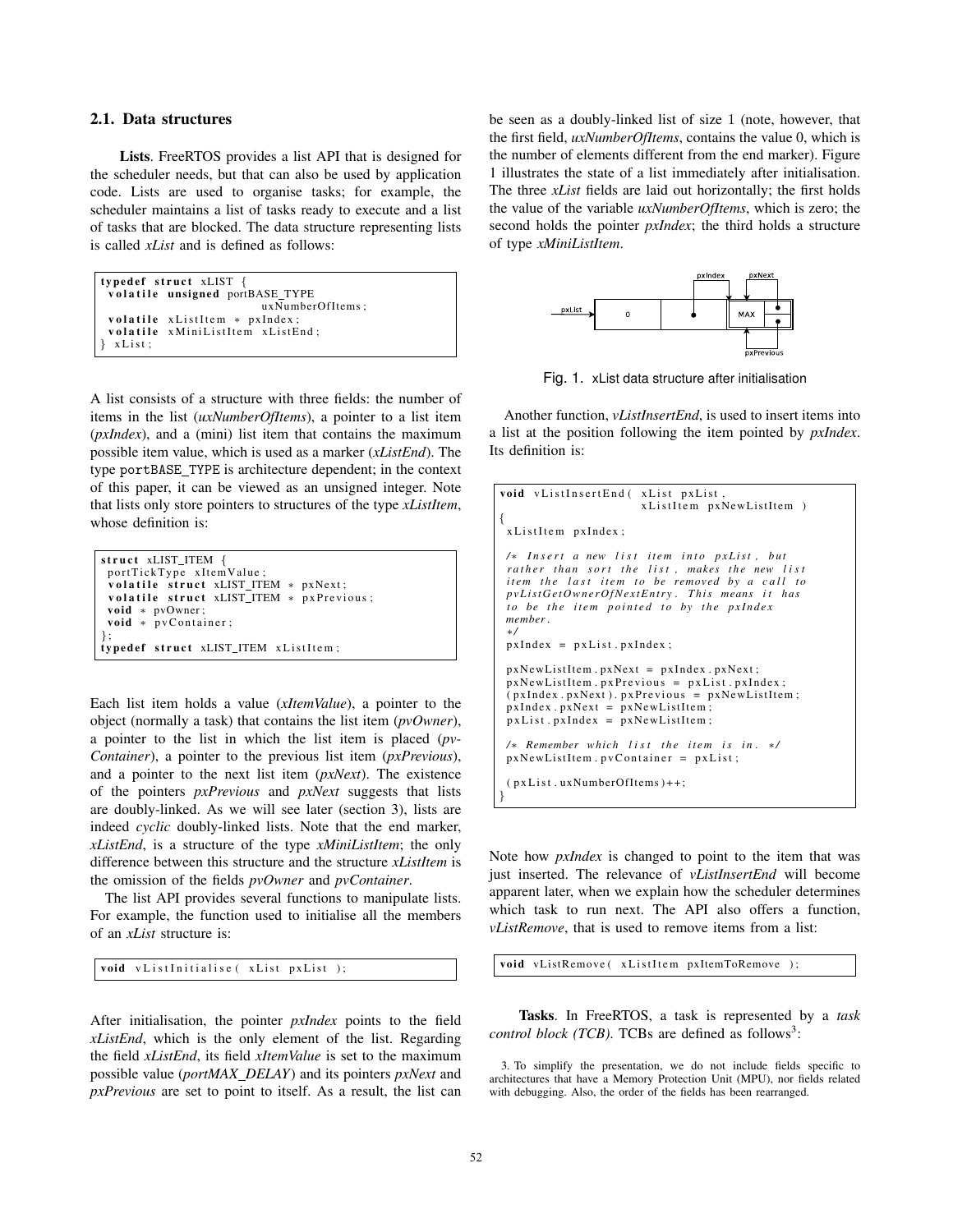```
typedef struct tskTaskControlBlock
{
 volatile portSTACK TYPE ∗ pxTopOfStack ;
 portSTACK TYPE ∗ pxStack ;
xListItem xGenericListItem ;
xListItem xEventListItem;
unsigned portBASE_TYPE ux Priority;
} tskTCB ;
typedef void ∗ xTaskHandle ;
```
The first two fields of a TCB are related with the task's stack: *pxTopOfStack* points to the location of the last item placed on the task's stack, and *pxStack* points to the start of the stack.

Each TCB maintains two fields of the type *xListItem*: *xGenericListItem* is used to place the TCB in ready and blocked lists, and *xEventListItem* is used to place the TCB in event lists.

Finally, the field *uxPriority* represents the priority of the task, where 0 is the lowest priority.

FreeRTOS creates a special task—the *idle task* —when the scheduler starts (i.e., when the function *vTaskStartScheduler* is called). The idle task only executes when there are no other tasks able to do so, and it is responsible for freeing memory for tasks that have been deleted.

## 2.2. Scheduling

The scheduler starts when the function *vTaskStartScheduler* is called. The kernel can suspend and later resume a task many times during the task's lifetime. Because tasks are unaware of when they are suspended or resumed by the kernel, the scheduler has to guarantee that upon resumption a task has a context identical to that immediately prior to its suspension. The process of saving the context of a task being suspended and restoring the context of a task being resumed is called *context switching*. The context of a task is saved in its own stack.

The scheduler maintains several global variables that assist in the scheduling process. For example, the scheduler keeps track of the highest priority of which there are tasks ready to execute (*uxTopReadyPriority*). It also uses a pointer to the TCB that is currently running (*pxCurrentTCB*) and it maintains an array of lists, called *pxReadyTasksLists*, that contains lists of tasks ready to execute. Each list is associated to a different priority and the array is sorted in ascending order of priority; in other words, *pxReadyTasksLists[k]* is the list of tasks with priority  $k$  that are ready to run. To determine what is the next task to execute, the scheduler selects the highest k such that *pxReadyTasksLists[k]* is non $empty<sup>4</sup>$ , and then uses a round-robin strategy. The next code listing shows how these *pxCurrentTCB* and *pxReadyTasksLists*

4. Here we use the term *non-empty* to qualify a list that has *at least one* TCB; that is, we do not consider *xListEnd* as a list item.

are defined. The variable *configMAX PRIORITIES* represents the maximum number of priorities that can be used.

| static volatile unsigned portBASE_TYPE   |
|------------------------------------------|
| uxTopReadvPriority;                      |
| $tskTCB * volatile pxCurrentTCB = NULL;$ |
| static xList pxReadyTasksLists           |
| configMAX PRIORITIES 1:                  |
|                                          |

We now explain the dynamics of the FreeRTOS scheduler using a simple example. To simplify the presentation, we assume that we only have one list of tasks that are ready to execute (of priority *tskIDLE PRIORITY*); also, we assume that the list has been initialized and is in the state shown in figure 1.

Adding new tasks. Suppose that two tasks, A and B, are created. The function that creates the tasks also adds them to the list of tasks ready to execute, using a function called *prvAddTaskToReadyQueue*. This function uses *vListInsertEnd* to add the tasks and, if necessary, it updates the variable *uxTopReadyPriority*. Hence, the state shown in figure 1 is changed to the state shown in figure 2. Because task B is the last task to be inserted, *pxIndex* points to task B's TCB. Note how the two TCBs are part of a doubly-linked list through the field *xGenericListItem*. Tasks are added to the list of tasks ready to execute when they are newly created or when they become unblocked.

Picking the next task. Each time a tick is generated, FreeRTOS saves the context of the task that is currently running and executes the function *vTaskSwitchContext*. This function selects the highest priority list that contains at least one task ready to execute. Once the list is identified, the task that follows the pointer *pxIndex* is chosen to run. The function responsible for that is *listGET OWNER OF NEXT ENTRY*5, which is shown in figure 3.

Before, we mentioned that the function *vListInsertEnd* was relevant to the way in which the scheduler determines which task to run at a particular time. Indeed, given that the scheduler uses the macro *listGET OWNER OF NEXT ENTRY* to determine which task to execute next, an invariant of the scheduling process is that, for each list of ready tasks with the same priority, the TCB pointed by *pxIndex* will be the last one to execute (this is a consequence of using a cyclic-doubly linked list). Since the function *vListInsertEnd* sets *pxIndex* to point to the newly inserted TCB, this will be the last one to execute.

Going back to the example illustrated in figure 2, we can see that the scheduler would choose task A to run, since it follows the task pointed by *pxIndex*. Moreover, *listGET OWNER OF NEXT ENTRY* would change *pxIndex* to point to task A. So, if no tasks are added nor removed from the list before the next execution of *list-*

5. In fact, *listGET OWNER OF NEXT ENTRY* is defined as a C macro, but we define it here as a function. Also, we use HIP's notation so that the

reader can see an example of a HIP program. Note that we use a dot for accessing fields, rather than C's arrow notation  $\rightarrow$ . We also use the keyword *ref* to express that the value of *pxTCB* is returned by reference.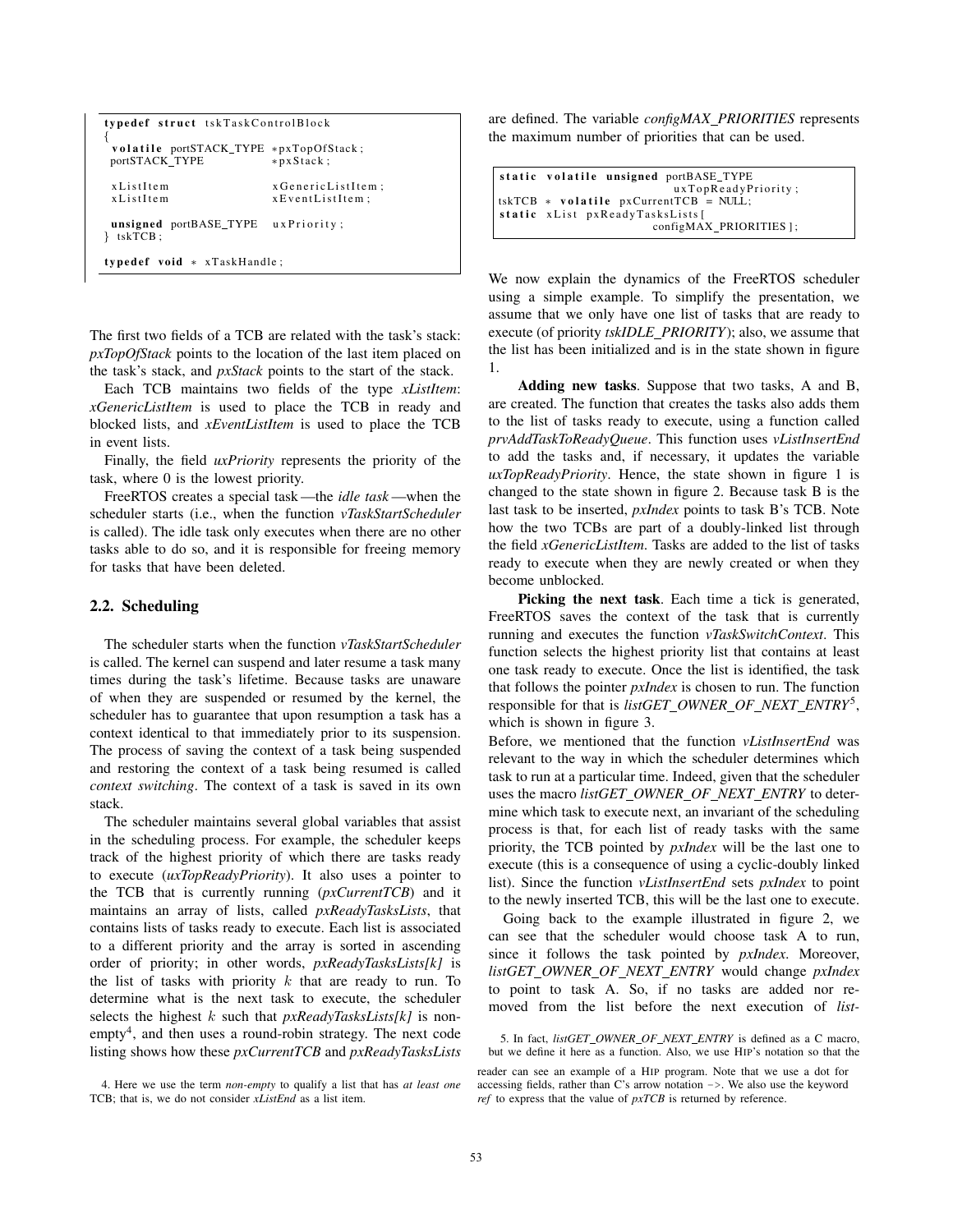

Fig. 2. *pxReadyTasksLists[tskIDLE PRIORI-TY] after the creation of tasks A and B*



Fig. 3. *listGET OWNER OF NEXT ENTRY* is used to switch executing tasks

*GET OWNER OF NEXT ENTRY*, the next task to run will be task B.

Removing tasks. In case a task blocks or is destroyed, function *vListRemove* is used to remove the task from the list of tasks that are ready to execute.

# 3. Specification and Verification

The verification of a scheduler involves many different types of properties. In this paper, we focus on memory safety and functional correctness properties. More specifically, some properties that we verify are:

- When tasks become ready to execute (newly created tasks, or recently unblocked tasks), the scheduler adds the tasks into the correct position of the "ready-tasks list";
- When switching context, the scheduler picks the *right* task to execute, i.e., the highest priority task that is ready to execute;
- When tasks are blocked or removed, the scheduler does not pick them to run;
- Memory safety: when the scheduler manipulates the data structures involved in scheduling, their shapes are maintained and there are no dereferencing of null pointers $6$ .

One of the main goals of this work is to investigate how we can automatically verify memory safety and functional correctness properties of a scheduler in a combined separation and numerical domain. We also want to test the suitability of the prototype HIP/SLEEK to verify code that is used in production. As a result, our main challenge is to model the data structures involved in the scheduling process and annotate FreeRTOS code with expressive specifications.

HIP/SLEEK is a state-of-the-art verification tool developed by Chin et al. [7], [8]. The front-end of the system is the Hoare-style forward verifier HIP, which takes user-defined predicates and program code with method specifications as input, and invokes a set of forward reasoning rules. The entailment checker SLEEK is used to systematically check that the precondition is satisfied at each call site, and the postcondition

<sup>6.</sup> It is important to note that in this work we do not verify if TCBs' stack and code pointers are valid. Invalid TCBs can affect context switching, but here we focus on ensuring that the scheduler makes *the right choices*.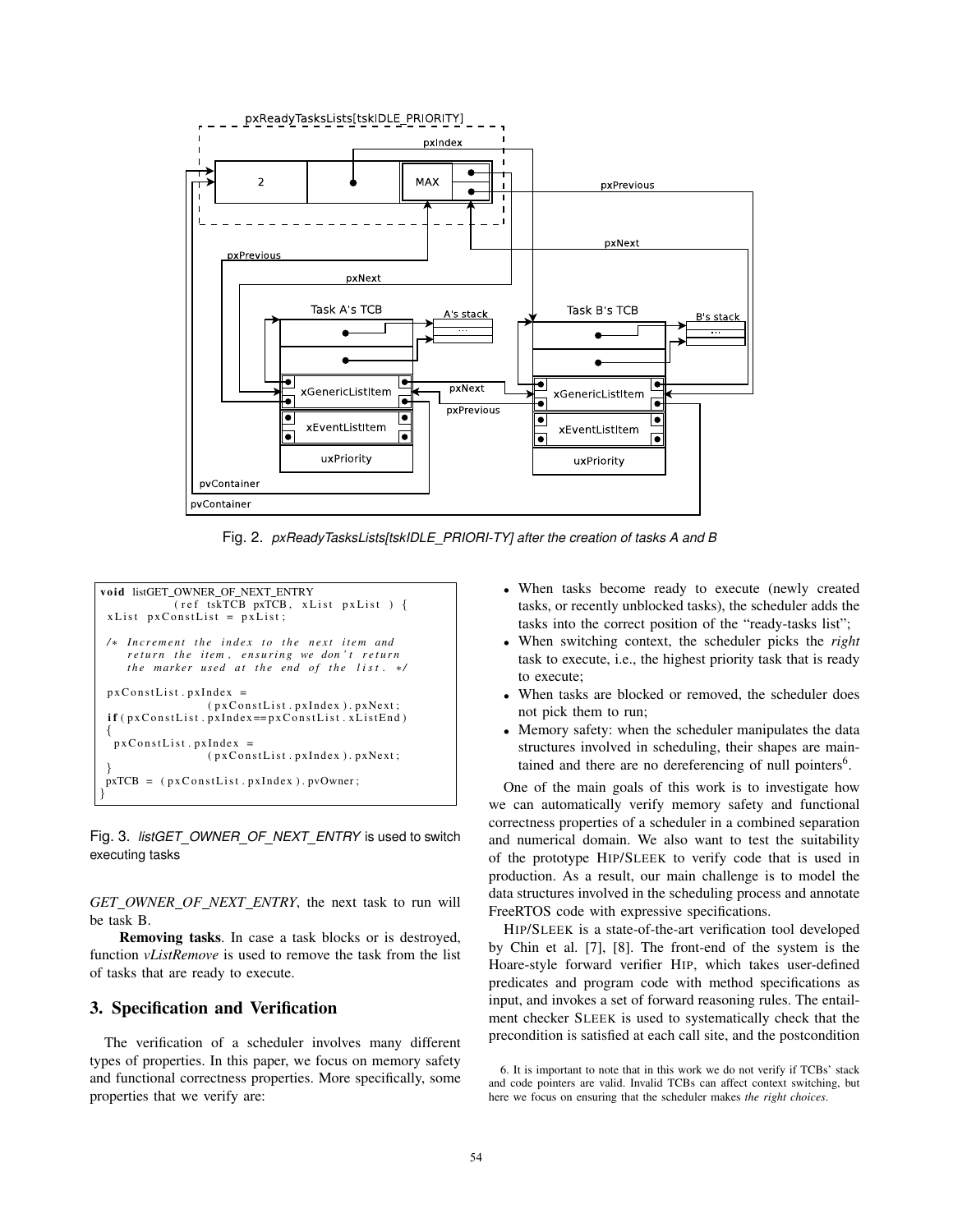is successfully verified for each method definition against the given precondition. Proof obligations related with the numeric domain are discharged to external automatic provers (e.g. MONA [9]).

## 3.1. On user-defined predicates

One advantage of HIP/SLEEK is the ability to define the shapes of data structures by separation logic combined with numerical (e.g. size) and bag (e.g. multi-set of values) information. Therefore, the specification language is expressive and powerful to capture not only memory safety properties, but also functional correctness properties.

For example, the shape of the lists used by the FreeRTOS scheduler can be captured by the shape predicate XLIST shown below.

$$
\begin{array}{lclcl} \texttt{XLIST(p)} & \equiv & p \!\!\mapsto \!\! \texttt{xList(}_,i,i) & * & \!\! \texttt{DLS(}i,q,i,q) \\ & \vee & p \!\!\mapsto \!\! \texttt{xList(}_,i,e) & * & \!\! \texttt{DLS(e,e1,i,f1)} \\ & & * & \!\! \texttt{DLS(i,f1,e,e1)} \end{array}
$$

Capitalised words refer to *shape predicates* and xList is a *data node*. So, XLIST(p) means that p is a pointer to a structure of the shape XLIST and a data node of the shape xList( , i, e) represents an element of the datatype *xList* shown in section 2. The first field corresponds to the variable *uxNumberOfItems* and is left anonymously defined (\_), since its value is not needed to define the shape of the structure. The other two fields, i and e, correspond to the fields *pxIndex* and *xListEnd*, respectively. It is important to note that we are treating the end marker as a normal *xListItem*, so that we can avoid explicit casts (these are not supported by  $HIP/SLEEK)^7$ . The predicate XLIST is divided in two cases and depends on the predicate DLS, which captures the shape of doublylinked list segments. The first disjunct captures the case where *pxIndex* and *xListEnd* point to the same entry (which is a doubly-linked list segment); the second disjunct captures the case where they point to different segments. The star (∗) operator represents *separating conjunction* and ensures that its arguments reside in disjoint heaps (for more information about separation logic, see [6]). In both cases, the arguments that are passed to the DLS predicate ensure that the items are indeed in *cyclic doubly-linked lists*. The definition of the shape predicate DLS is:

```
\text{DLS}(p, pv, ob, ib) \equivp \mapsto xListItem(\_, pv, ob, \_, \_) \wedge ib=p\lor p\mapstoxListItem(, pv, t, ) * DLS(t, p, ob, ib)
```
In the definition of DLS, p is a pointer to the first element of the segment, pv is a pointer to the element preceding the

segment, ob is a pointer to the element following the segment, and ib is a pointer to the last element of the segment. So, to express a cyclic doubly-linked list, we have to set p=ob and pv=ib.

These predicates can be directly used in HIP/SLEEK specifications to express, for example, that the result of a given function is a list of the shape XLIST, thus guaranteeing that the items are arranged as a cyclic doubly-linked list. However, since HIP/SLEEK supports the combination of shape information with numerical information, we can be more expressive. We can, for example, extend the shape predicates shown above with a natural number  $n$  representing the length of the list and with a bag  $B$  containing all the references to items in the list that are different from the end marker.

$$
\begin{aligned} &\texttt{XLIST(p,n,B)}\equiv\\ &p\!\mapsto\!\texttt{xList(n,i,i)} * \texttt{DLS(i,q,i,q,n+1,B1)}\\ &\land B = \texttt{diff(B1},\{i\})\\ &\lor p\!\mapsto\!\texttt{xList(n,i,e)} * \texttt{DLS(e,e1,i,f1,m1,B1)}\\ &* \texttt{DLS(i,f1,e,e1,m2,B2)} \land \texttt{n=m1+m2-1}\\ &\land B = \texttt{diff(union(B1,B2),\{e\}}) \end{aligned}
$$

 $DLS(p, pv, ob, ib, n, B) \equiv$  $p \mapsto xListItem(\_, pv, ob, \_, \_) \wedge ib=p \wedge n=1 \wedge B=\{p\}$  $\lor p \!\mapsto\! \texttt{xListItem}(\_,p v,t,\_,\_) * \texttt{DLS}(t,p,ob,ib,n-1,B1)$  $\land$  B = union(B1, {p})

The highlighted parts show the new numerical information. Note how in the definition of XLIST, the bag B is defined to exclude the end marker.

When FreeRTOS is compiled, the user has to define statically how many priorities the scheduler will support (by defining the variable *configMAX PRIORITIES*). To simplify the verification process, we assume that we have exactly two different priorities. Also, because the version of HIP/SLEEK that we have used only has experimental support for arrays, we encapsulate the lists of tasks that are ready to execute in a user-defined data node:

```
data readyTskLists { xList l0; xList l1;}
```
The data node readyTskLists can be seen as an array with two lists, l0 and l1. We also provide a function *pxReady-TasksLists* that given a priority, returns the corresponding list of tasks ready to execute. In summary, we model the array *pxReadyTasksLists* as a partial function and we assume the existence of only two priorities.

#### 3.2. On lemmas

User-defined predicates allow expressive descriptions of data structures with complex invariants. However, we may want to use properties of the data structures that are not directly obtained from the user-defined predicates. For example,

<sup>7.</sup> By treating the field *xListEnd* as a normal *xListItem*, our model adds two extra fields to the end marker: *pvContainer* and *pvOwner*. However, since these fields are never accessed for the end marker, this simplification is safe.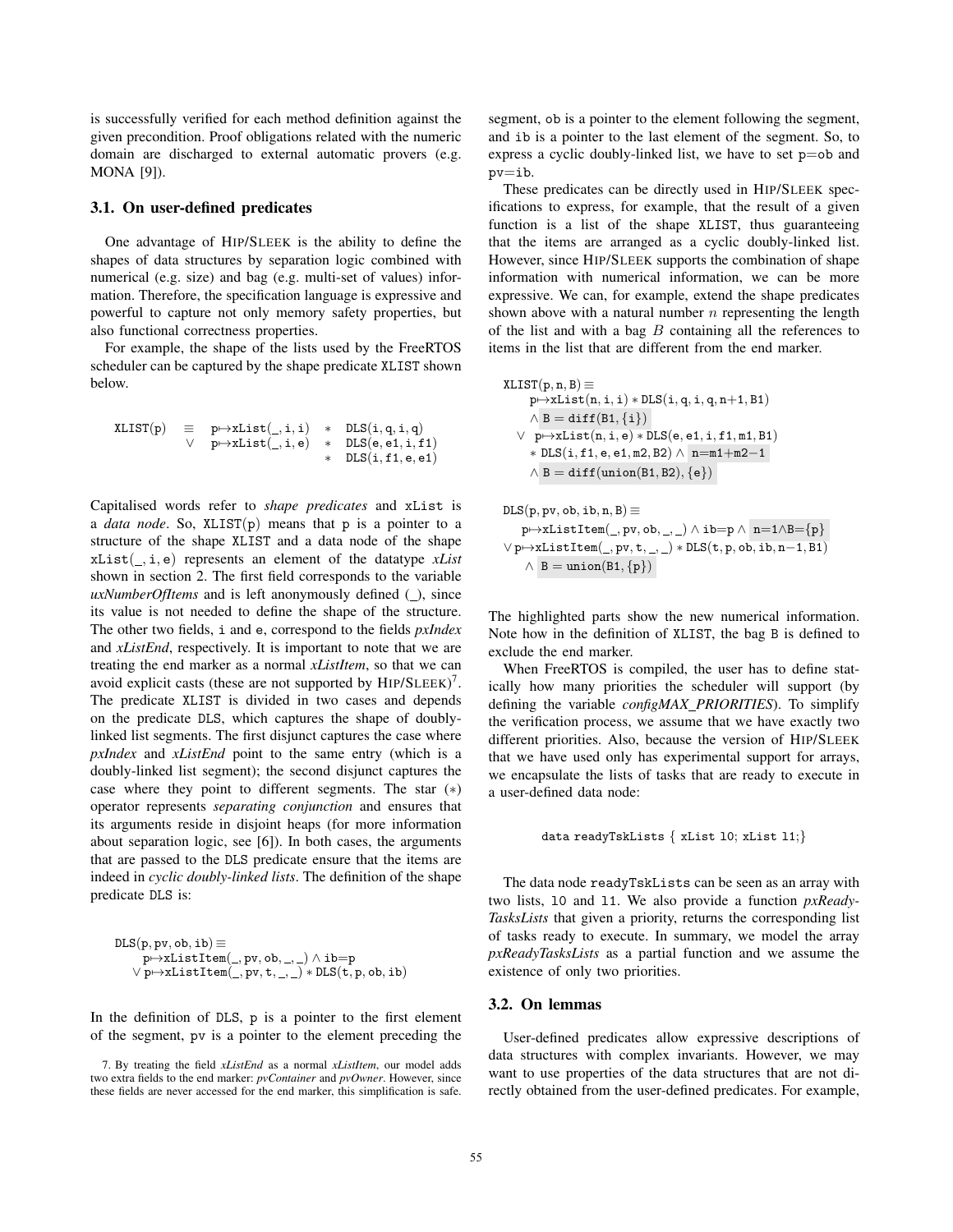from the definition of DLS, the verification system cannot conclude immediately that two consecutive doubly-linked list segments can be merged into one doubly-linked list segment. To overcome this limitation, HIP/SLEEK allows the definition of lemmas that can be used to relate predicates beyond their original definitions. We can express lemmas using the reserved word coercion:

```
coercion appenddls
 DIS(self, \overline{pre1, ob2, ib2, n1 + n2, B3}) \wedge B3 = union(B1, B2)←
 DLS(self, pre1, ob1, ib1, n1, B1) ∗
 DLS(ob1, ib1, ob2, ib2, n2, B2);
```
This lemma, called **appenddls**, states that two consecutive segments (note how ob1 and ib1 match) can be merged together. This lemma is necessary to verify the function *vListInsertEnd*. Another important lemma states that a doublylinked list segment of size  $n$  can be decomposed into a doublylinked list segment of size  $n-1$  followed by a list item (for n≥2). We call this lemma **taildls** and define it as:

```
coercion taildls
           DLS(self, prev, ob, ib, n, B) \land n \geq 2\rightarrowDLS(self, prev, ib, nib, n−1, B1) ∗
           ib \mapsto xListItem(\_,nib,ob,c,o) \wedgeB = union(B1, \{ib\});
```
This lemma is necessary to verify the function *vListRemove*, because the function links the element preceding the item to be removed with the element following it. Since the item to remove can be preceded by a DLS (as in the second case of *vListRemove*'s precondition shown below), we need a lemma that exposes the last element of the DLS.

#### 3.3. Some examples of verified properties

We now show how some of the desired properties are verified, by discussing specifications that were successfully verified by HIP/SLEEK.

Manipulating lists. The scheduler relies on the list API, so, in order to verify properties of the scheduler, it is required that we verify first the methods used for manipulating lists. We have verified all the functions provided by the list API, but in this section, we only show some relevant functions together with their specifications. The first of these functions is *vListInitialise*, which is used to initialise lists. Using the predicates defined above, its formal specification can be written as follows:

```
void vListInitialise(xList pxList)
 requires pxList\mapsto xList(\_,\_,\_)ensures XLIST(pxList, 0, {})
{ ··· }
```
The keyword requires refers to the precondition and the keyword ensures refers to the postcondition. The specification expresses that, provided that the argument pxList is a pointer to an *xList* structure, the function guarantees that on termination pxList is of the shape  $XLIST(pxList, 0, \{\})$ . This simple example is included to illustrate how one aspect of memory safety is guaranteed: the function guarantees that the list is properly initialised with no items other than the end marker (as illustrated in figure 1).

As explained in section 2, function *vListInsertEnd* is relevant to the way in which the scheduler determines which task to run next. We can specify it as follows:

```
void vListInsertEnd(xList pxList,
                            xListItem pxNewListItem)
 requires XLIST(pxList, n, B) ∗
              \texttt{pxNewListItem}{\longleftrightarrow}\texttt{xListItem}{\color{orange}(\_,\_,\_,\_,\,)}*o \mapsto \text{tskTCB}(\_,\_,\text{pxNewListItem},\_,\_)ensures XLIST(pxList, n + 1, B1) \wedgeB1 = union({p x New ListItem}, B) \wedgepxList.pyIndex = pxNewListItem;{ ··· }
```
The precondition states that the argument *pxList* has to be an *XLIST* of size n with elements given by bag B. The postcondition assures that, on termination, *pxList* is an *XLIST* of size n+1 and the argument *pxNewListItem* is the new element. Moreover, it states that pxList.pxIndex is updated as expected. Note that by using separating conjunction, the precondition also states that the new element cannot already be an element of the list. If we look at the definition of the function shown in section 2, we see that there are no restrictions on the item being added to the list. As a result, if the TCB pointed by the field *pxIndex* is used as an argument, the shape of the list is destroyed! Since the list API can be used by application code, this can be seen as a potential serious problem. However, if our annotation is included and checked against all the calls, we can be sure that the problem will never arise. HIP/SLEEK is quite flexible, so if we want to be more precise about the shape of the data structures involved, we can specify *vListInsertEnd* alternatively as:

```
void vListInsertEnd(xList pxList,
                          xListItem pxNewListItem)
 requires XLIST(pxList, n, B) ∗
              pxNewListItem\rightarrow xListItem(\_,\_,\_,\_,\ o) *
              \circ \!\!\mapsto \!\! \texttt{tskTCB}(\_,\_,\texttt{pxNewListItem},\_,\_)ensures pxList\mapsto xList(n+1, pxNewListItem, e) *DLS(e, prev, pxNewListItem, ib, n1, B1) ∗
            DLS(pxNewListItem, ib, e, prev, n2, B2) ∧
            n = n1 + n2 - 2 \wedgeunion(B, \{pxNewListItem\}) = union(B1, B2)){ ··· }
```
This postcondition states explicitly that *pxNewListItem* can be seen as doubly-linked list segment adjacent to the doublylinked list segment *pxList*. We could be even more specific and state in the postcondition that the TCB pointed by *o* is unchanged.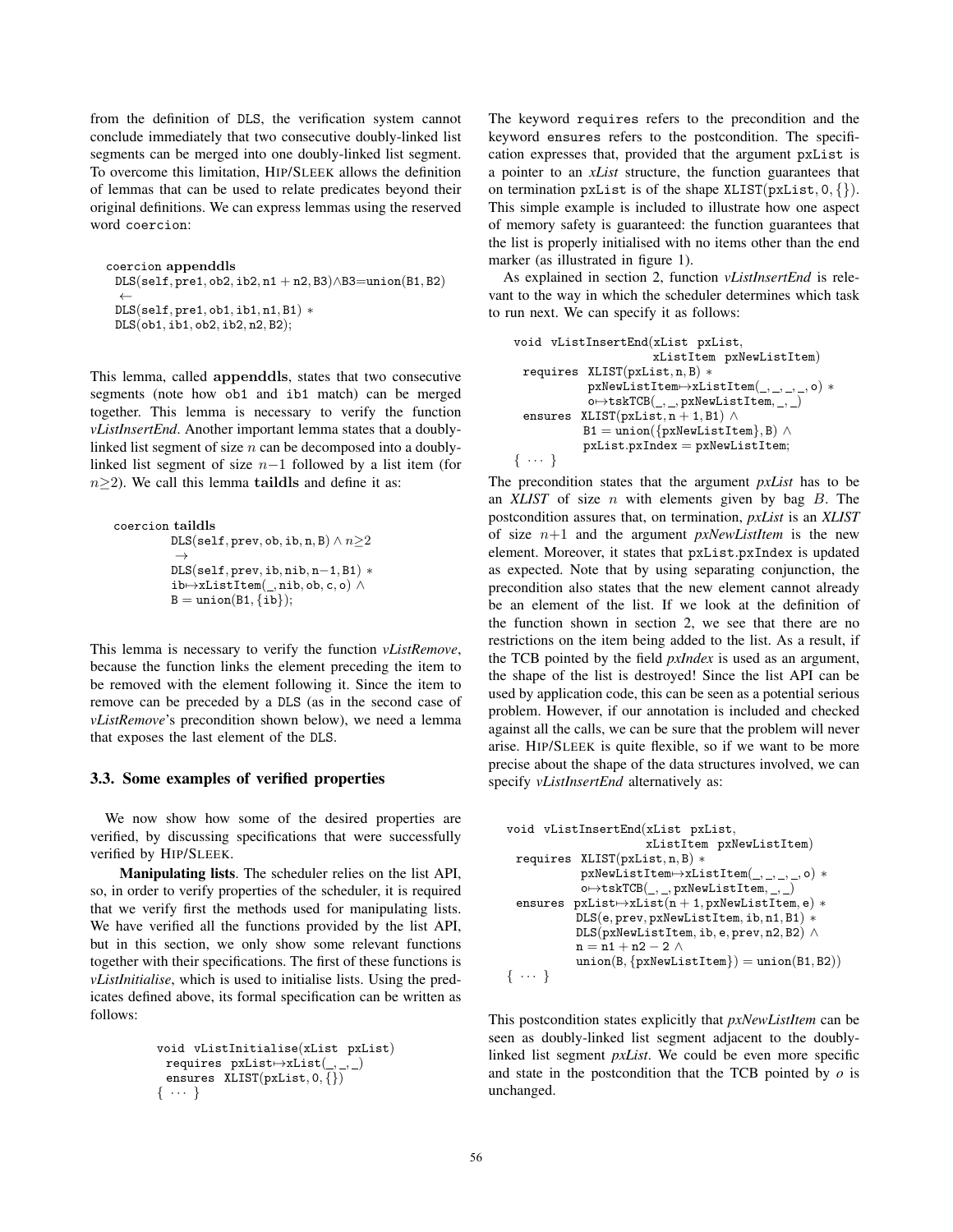Note that the preconditions above include a reference to a *tskTCB* named *o* that is never used in the postconditions. We have to include it, because in the last line of the function, the field *pvOwner* is dereferenced (see section 2). This can be seen as another example of memory safety: HIP/SLEEK cannot verify functions that try to insert a list item with a null *pvOwner* field.

Finally, the function *vListRemove* can be specified as follows:

```
void vListRemove(xListItem pxItemToRemove)
 requires c→xList(n, pxItemToRemove, e) ∗
           DLS(e, prev, pxItemToRemove, ib1, n1, B1) ∗
           DLS(pxItemToRemove, ib1, e, prev, n2, B2) ∧
           n = n1 + n2 - 1or c \mapsto xList(n, p, e) * DIS(e, prev, p, ib1, n1, B1) *DLS(p, ib1, pxItemToRemove, ib2, n2, B2) ∗
           DLS(pxItemToRemove, ib2, e, prev, n3, B3) ∧
           \mathtt{n}=\mathtt{n1}+\mathtt{n2}+\mathtt{n3}-\mathtt{1}ensures KLIST(c, n-1, ) *
           \mathtt{pxItemToRemove}\!\!\mapsto\!\!\mathtt{xListItem}(\_,\_,\_,\_,\_) ;{ ··· }
```
The cases in the precondition arise because the item to be removed can be the one pointed by the field *pxIndex*. The postcondition guarantees that the size of the list is decreased and that the list and the item to remove reside in separate parts of memory.

Picking the next task. The function shown in figure 3 is where the task that runs next is selected. It can be specified as follows:

```
void list GET OWNER OF NEXT ENTRY(ref tskTCB pxTCB,
                                                   xList pxList)
  requires KLIST(pxList, , B)ensures KLIST(pxList, , B) *\texttt{pxTCB}^\prime \!\!\mapsto\! \texttt{tskTCB}(\_,\_,\texttt{gli},\_,\_) \land \texttt{gli} \in \texttt{B}{ ··· }
```
The primed variable  $pxTCB'$  denotes the value of the pointer pxTCB after execution of the function. The specification expresses that given an argument list pxList with the tasks contained in the bag B, the return value  $pxTCB'$  is guaranteed to be a task that is in the bag B. The field gli in the specification refers to the *xListItem* field that is used to place a TCB in a list (as mentioned before in section 2). This is another example of memory safety certification: the pointer to the task chosen by the scheduler to execute next will certainly point to a task in the list of tasks ready to execute and will never point to the end marker.

Although *list GET OWNER OF NEXT ENTRY* is the function responsible for the change of the running TCB, it is called by the function *vTaskSwitchContext*, which is executed after each clock tick. Assuming that l0 and l1 are lists of tasks ready to execute with priorities 0 and 1, respectively, we can specify *vTaskSwitchContext* as:

The specification states that if the highest priority of the tasks ready to execute is 0 (i.e., *uxTopReadyPriority* is 0), then the list that is chosen is l0. Otherwise, l1 is chosen. It has to be said that to simplify the verification, we have changed the

```
xList vTaskSwitchContext()
 requires rtl→readyTskLists(l0, l1) ∗
            \texttt{XLIST}(10, ,\_ ) \ * \ \texttt{XLIST}(11, ,\_ ) \ \wedgeuxTopReadyPriority = 0ensures res = 10requires rtl→readyTskLists(l0, l1) ∗
            XLIST(10, , ) * XLIST(11, , ) \wedgeuxTopReadyPriority = 1ensures res = 11{ ··· }
```
function to return the list that is chosen; in the original code, the type of the function is void.

Adding new tasks. The function used to add new tasks to the list of tasks ready to execute is *prvAddTaskToReadyQueue*, which can be specified as follows:

```
void prvAddTaskToReadyQueue(ref tskTCB pxTCB)
 requires pxTCB\mapsto tskTCB(\_,\_,g1i,\_,0) *
                gli\mapsto xListItem(\_,\_,\_,\_,prTCB) *
                rtl→readyTskLists(l0, l1) ∗
                XLIST(10, , ) * XLIST(11, , )ensures DIS(gli, ib, e, prev, ...) *
               10 \rightarrow \text{xList}(\_,\text{gli},\text{e}) *
               \mathtt{DLS}(\mathtt{e}, \mathtt{prev}, \mathtt{gli}, \mathtt{ib}, \_, \_) \land{\tt uxTopReadyPriority'}{\geq}0requires pxTCB \rightarrow tskTCB(\_,\_,gli,\_,1) *g1i\mapsto xListItem(\_,\_,\_,\_},pxTCB) *rtl→readyTskLists(l0, l1) ∗
                XLIST(10, _{-}, _{-}) * XLIST(11, _{-}, _{-})ensures DIS(gli, ib, e, prev, ...) *
               11 \mapsto xList(\_,g1i,e) *\mathtt{DLS}(\mathtt{e}, \mathtt{prev}, \mathtt{gli}, \mathtt{ib}, \_, \_) \land{\tt uxTopReadyPriority'}{\geq}1{ ··· }
```
The specification states that the TCB is added to the list associated with its priority and the global variable *uxTopReadyPriority* is updated accordingly.

Removing tasks. As explained before, the scheduler uses *vListRemove* to remove a task from the list of tasks ready to execute. This function is described above.

# 4. Related Work

Much work has been done on the verification of operating systems; see [10] for an overview on the topic. Here, we focus on RTOSs, on separation logic, and on FreeRTOS. Verification of RTOSs has been identified as one of the grand challenges in software verification [5]. A number of tools have been developed to verify real system tools. A notable project on verification of RTOSs is ASTRÉE<sup>[11]</sup>, which proves no runtime error in the electric flight-control code for the A380. ASTRÉE detects numeric error and overflows, but with the restriction that no dynamic memory allocation is in the program code. Other tools, like SLAM [12] and BLAST [13], have been used to ensure that device drivers satisfy the requirement of system APIs. However, these tools do not handle memory safety properties. Various other RTOSs claim to be formally